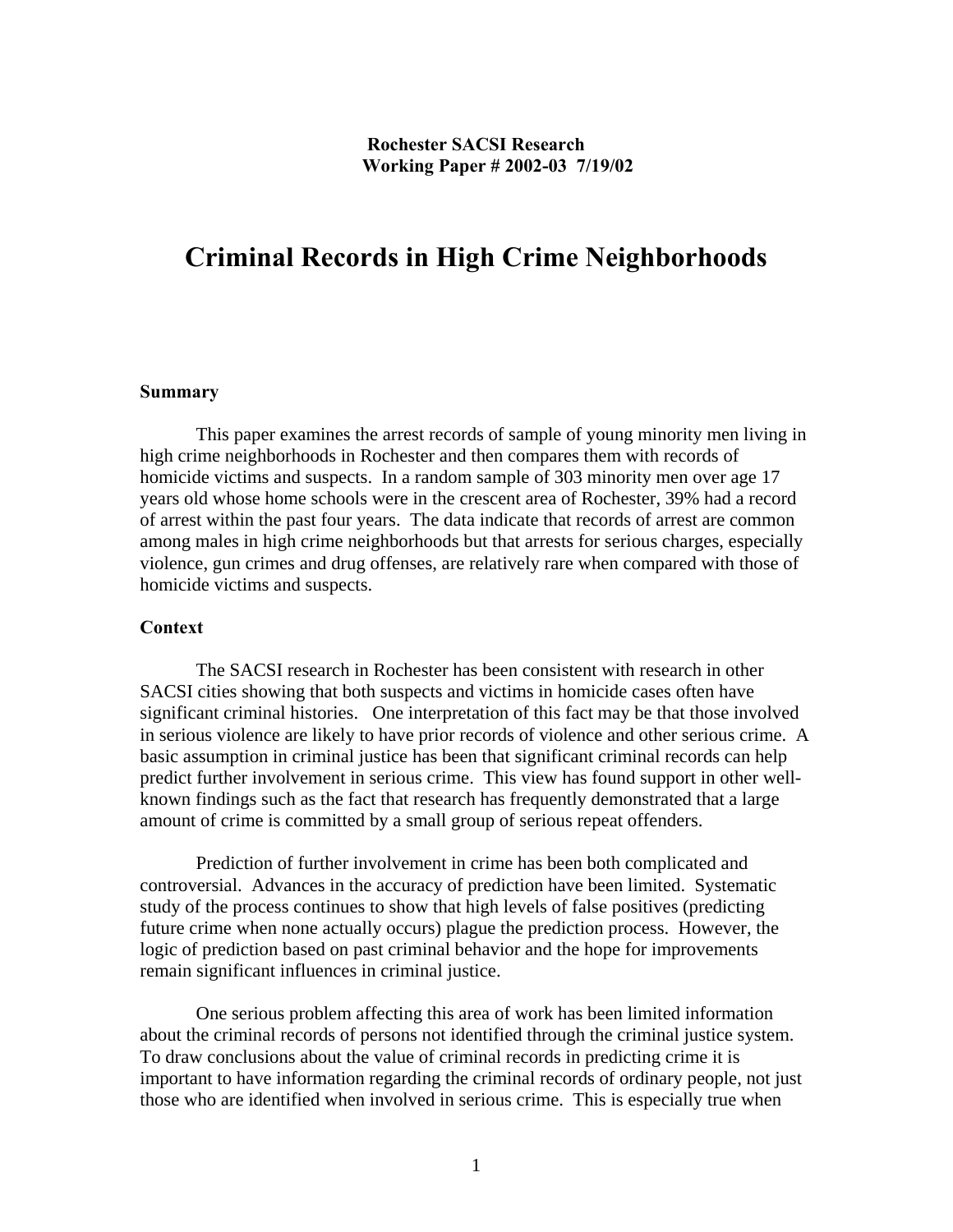crime is concentrated geographically. The small number of serious offenders in one study could also be a significantly higher proportion of people in high crime neighborhoods. The extent to which a small group of offenders is responsible for a large proportion of crime, and more particularly the usefulness of that conclusion, may depend on the base or population selected for the research.

There is evidence to suggest that criminal records may be quite common among people living in high crime neighborhoods. Research has shown high rates of arrest and incarceration among minority males in cities. Furthermore, a review of field interviews by the police in Rochester shows that those interviews are concentrated in high crime neighborhoods and that 80% of persons stopped by the police and interviewed have arrest records with the police.

### **Methods**

SACSI research has shown that homicide victims and suspects tend to have significant criminal records. A sample of persons that might be compared with the data on homicide victims and suspects was sought to determine how distinct those criminal records might be. The goal was to find a sample that was not drawn from criminal justice data sources and to examine sample members' criminal records.

A sample was drawn from the records of the Rochester City School District. The district is approximately 80% minority and 90% poor as measured by eligibility for participation in the free or reduced price lunch program. To maximize comparability with the homicide victim and suspect data, a random sample was selected comprised of minority males who were in the  $1<sup>st</sup>$  through the 9<sup>th</sup> grade in 1990 (expected approximate current age  $17-25$ ) and whose home schools<sup>i</sup> were in the "crescent area" where most homicides occur. Researchers examined criminal histories on this sample. Those histories covered a time period of 4 years<sup>ii</sup> for which data was archived by the Rochester Police Department.

The Neighborhood sample of 303 was compared with 52 identified suspects and 78 homicide victims.<sup>iii</sup> In first check of comparability of the groups indicated that the median ages of the groups were quite similar: For the Neighborhood Sample median age is 24.3 years, for victims it is 28.5 and for suspects it is 25.1.

The most significant limitation of these data is that they will underestimate the proportion of the sample that actually has a criminal record. The sample does not permit tracking of individuals who may have moved out of the City of Rochester since 1990. Therefore, sample members meeting those conditions may have accumulated more lengthy arrest records but that data is not available. The data also do not allow for the deaths of some sample members. It is important to note that this limitation would lead to underestimating but not overestimating the level of criminal history in the group. This sample does, however, include people who may have been sentenced to prison while living in Rochester. Their criminal records will show the arrest and charges that led to confinement.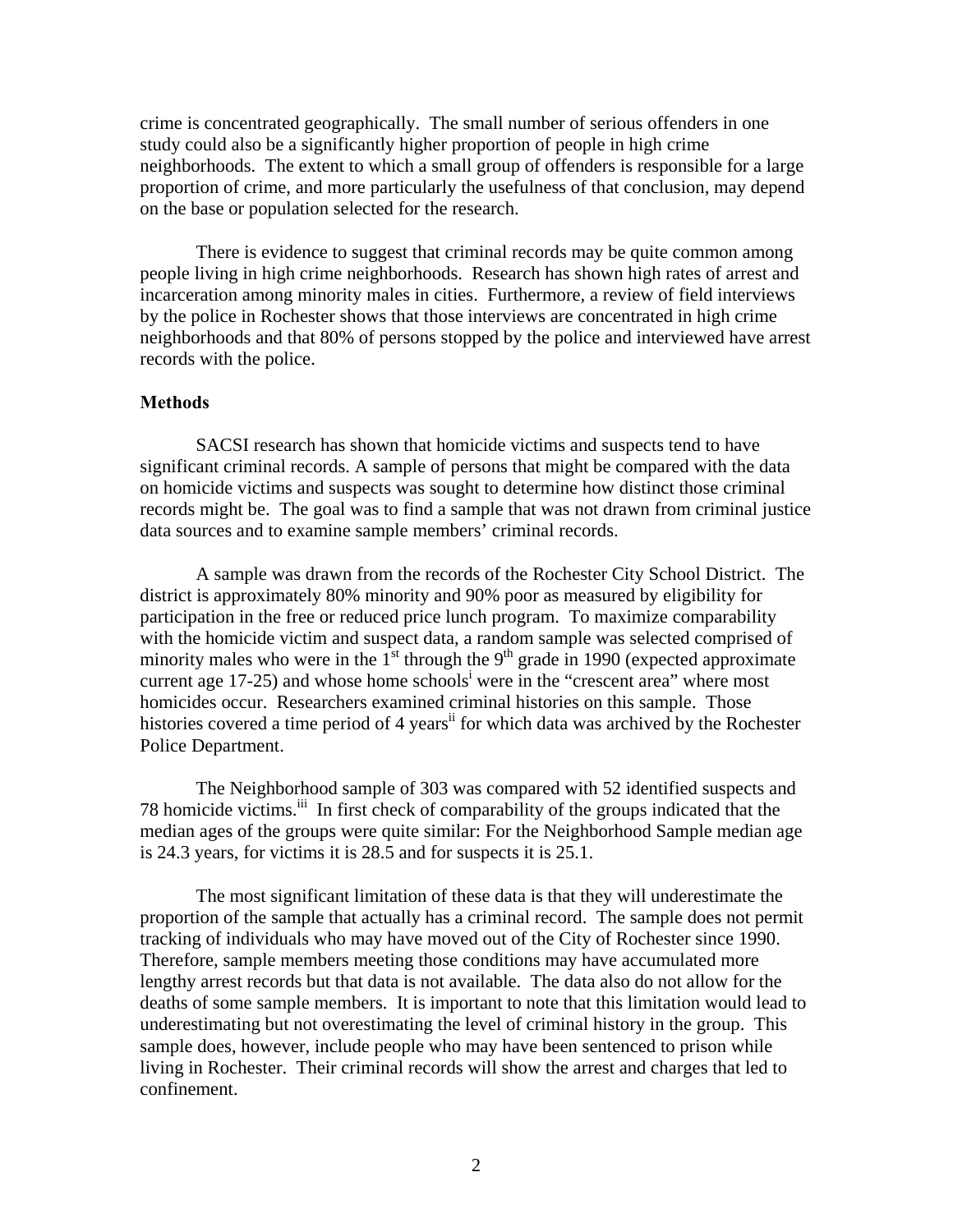### **Findings**

Findings are presented below. In the neighborhood sample a record of arrest was present in 39.3% of the cases.iv That is a substantial level but below the levels for homicide victims and suspects. Unexpectedly, the proportion among victims was somewhat higher than the proportion of persons with arrest records among the suspects.



# **Proportion of Groups with Arrest**

When level of charges is considered a more complete picture begins to emerge.<sup>v</sup> The proportions of people with misdemeanor and felony charges are both lower in the neighborhood sample than in the other groups. Felony records are more prevalent among homicide suspects than any other group.

Examining the specific type of charges helps to clarify the emerging pattern.<sup>vi</sup>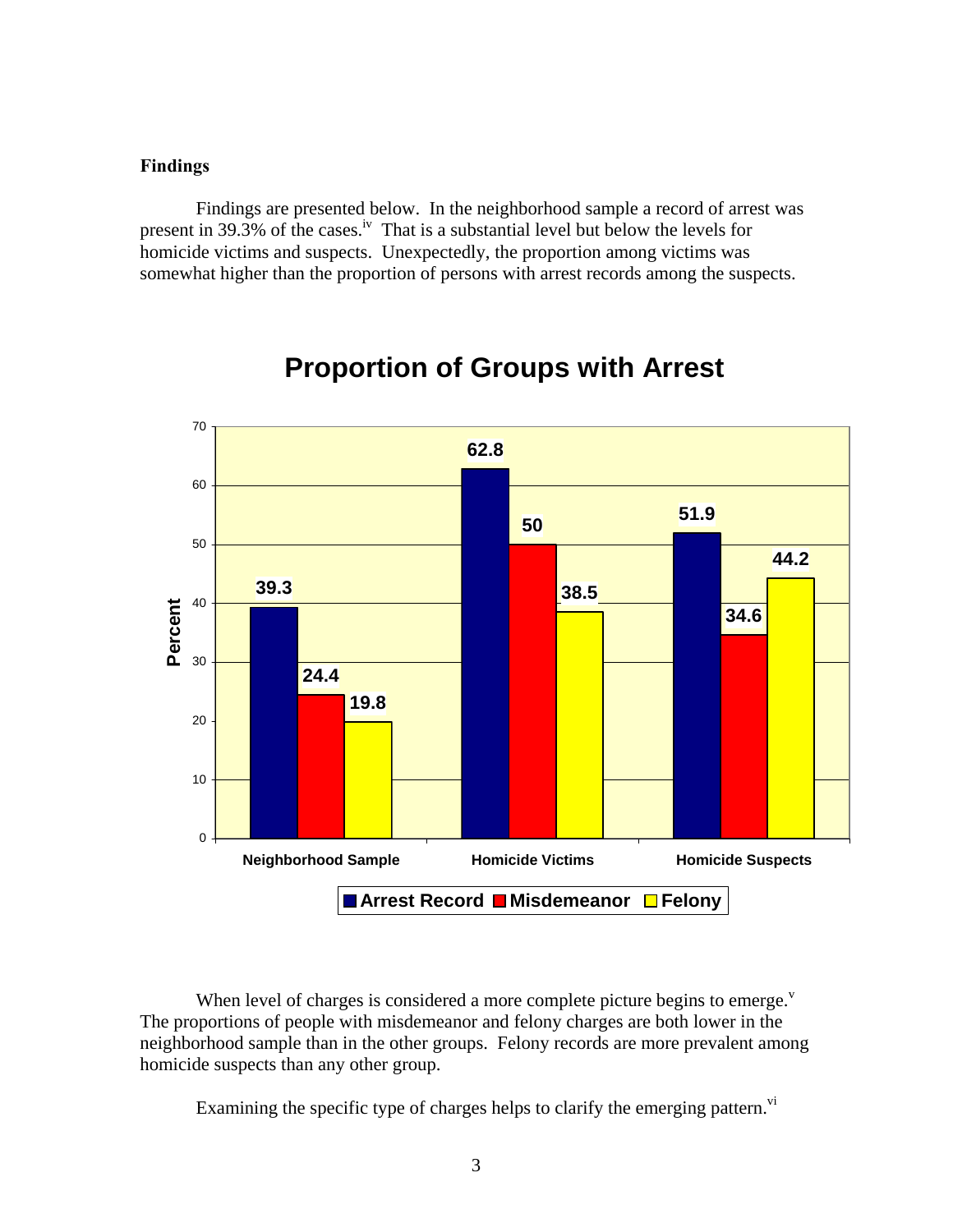# **Proportion of Group with Violence, Drug or Gun Arrests**



Gaps between the neighborhood sample and the other groups grow when the nature of criminal records is considered.<sup>vii</sup> The neighborhood sample has the lowest level of persons charged with a violent crime while the suspects show the highest rates by far. With regard to being charged with drug offenses, homicide victims and suspects are similar and reach a level approximately twice that found in the neighborhood sample. Arrest on gun charges also separates the neighborhood sample from the victims and suspects.

These data indicated that a substantial proportion of young minority men in Rochester's high crime neighborhoods have records of arrest. They are, however, not as likely as homicide victims and suspects to have such records. When types of criminal records are considered the victims and suspects show some important similarities and they are quite distinct from the neighborhood sample. Records of violence are much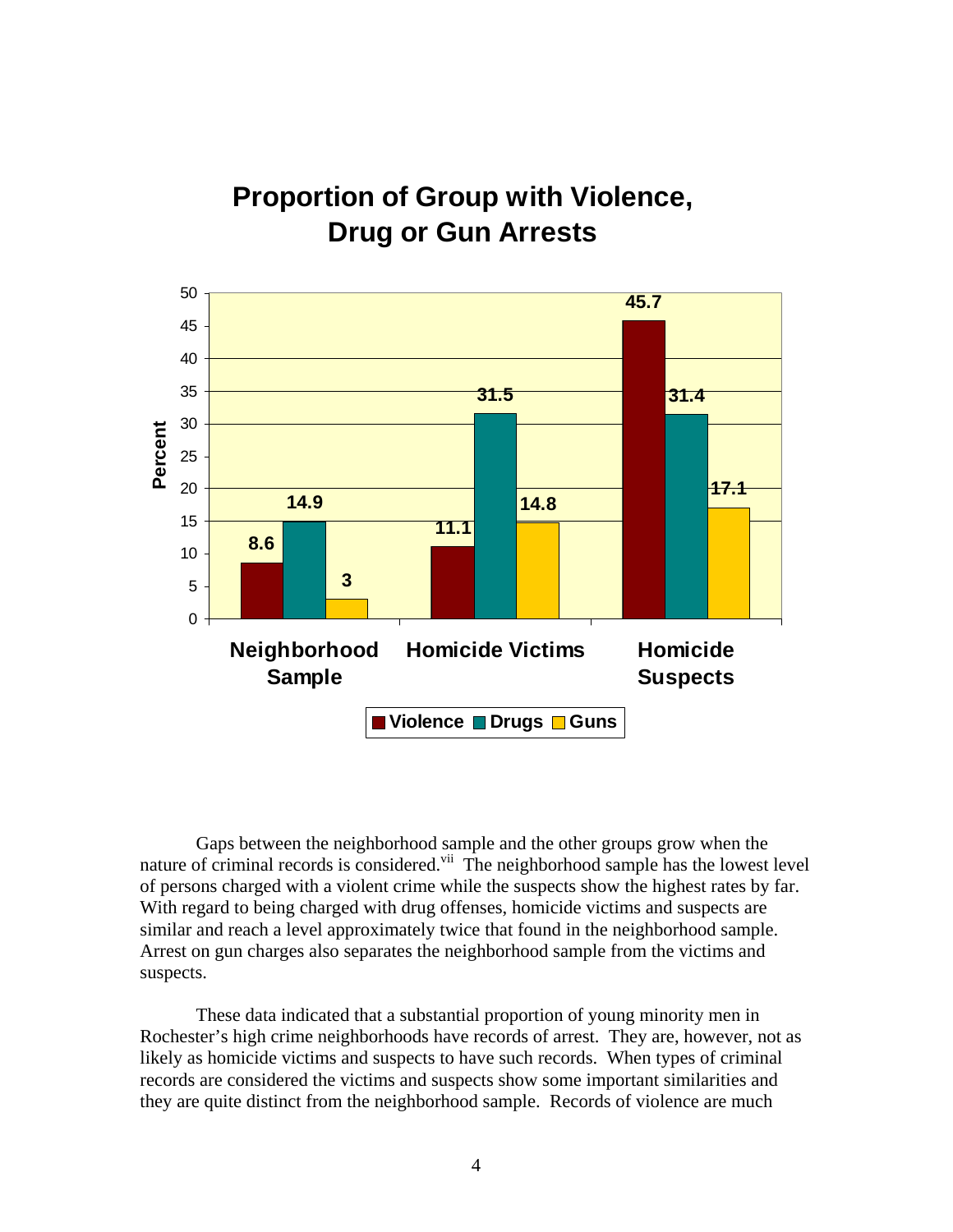higher among suspects than in the other groups. Taken together records of arrests on charges of violence, guns and drugs distinguish the homicide victims and suspects from the neighborhood sample.

# **A Check on our findings**

The fact that our data do not follow individuals in our neighborhood sample over time could bias the study if large numbers in the sample have moved out or Rochester or died. The problem would lead to underreporting of arrest records overall, as well as for specific offense types. Such underreporting, however, would not affect the ratio of arrests for specific types of crimes to the overall proportion of those with arrest record. We examined this ratio as a second means of determining whether the victims and suspects showed different criminal records than the neighborhood sample.

| Ratio of proportion<br>arrested for each<br>crime type to<br>proportion with<br>arrest record | Neighborhood<br>Sample | Homicide Victims | Homicide Suspects |
|-----------------------------------------------------------------------------------------------|------------------------|------------------|-------------------|
| Violence                                                                                      | .22                    | .18              | .88               |
| Drugs                                                                                         | .38                    | .50              | .60               |
| Guns                                                                                          | .08                    | .23              | .33               |

The data show that for each offense type (except violence in the victim group) the proportion of the arrest record that is accounted for by the charge types is higher among the victim and suspect groups. This means that suspects have a higher proportion of these offenses in their records than do victims who in turn have a higher proportion than in the neighborhood sample. This supports the overall conclusions.

### **Conclusion**

 These data add to our understanding of high crime neighborhoods. They show that even in such neighborhoods, where many residents may accumulate a record of arrest, a record of arrest on charges including violence, guns and drugs appears to help distinguish homicide victims and suspects from their neighbors.

### **Implications for Intervention**

 The data suggest that the presence of an arrest record alone should be of little value in identifying individuals for interventions seeking to prevent homicide. However, arrests for violence, gun offenses and drug offenses should be among the criteria used to select candidates for CeaseFire, Notification of Special Enforcement (NOSE) and other interventions.